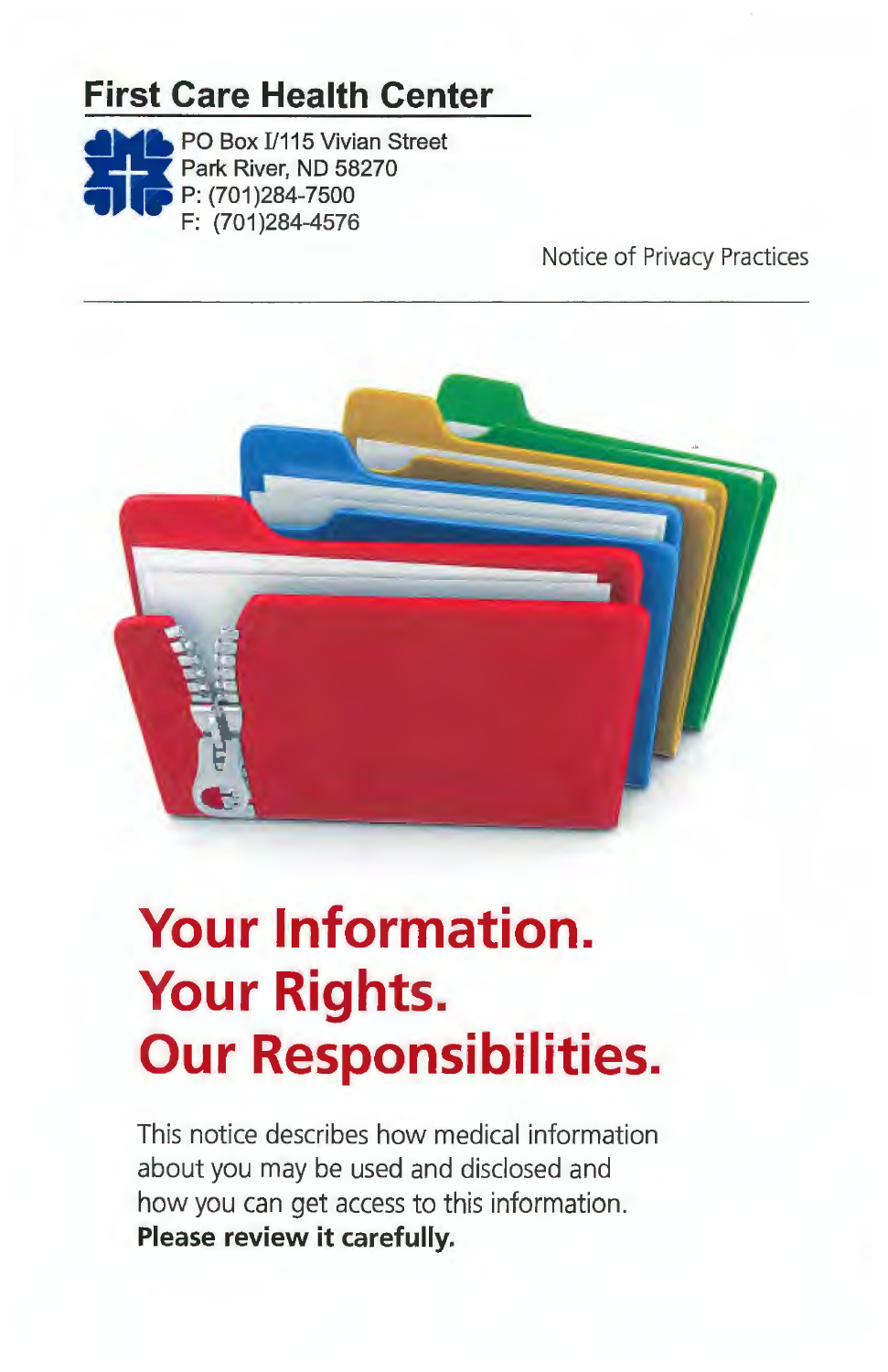### **Your Rights**

**When it comes to your health information, you have certain rights.**  This section explains your rights and some of our responsibilities to help you.

| Get an electronic<br>or paper copy<br>of your medical<br>record | • You can ask to see or get an electronic or paper copy<br>of your medical record and other health information<br>we have about you. Ask us how to do this.                                         |  |
|-----------------------------------------------------------------|-----------------------------------------------------------------------------------------------------------------------------------------------------------------------------------------------------|--|
|                                                                 | . We will provide a copy or a summary of your health<br>information, usually within 30 days of your request.<br>We may charge a reasonable, cost-based fee.                                         |  |
| Ask us to correct<br>your medical<br>record                     | • You can ask us to correct health information about<br>you that you think is incorrect or incomplete. Ask us<br>how to do this.                                                                    |  |
|                                                                 | . We may say "no" to your request, but we'll tell you<br>why in writing within 60 days.                                                                                                             |  |
| <b>Request</b><br>confidential<br>communications                | . You can ask us to contact you in a specific way (for<br>example, home or office phone) or to send mail to a<br>different address.                                                                 |  |
|                                                                 | . We will say "yes" to all reasonable requests.                                                                                                                                                     |  |
| Ask us to limit<br>what we use<br>or share                      | • You can ask us <b>not</b> to use or share certain health.<br>information for treatment, payment, or our operations.                                                                               |  |
|                                                                 | . We are not required to agree to your request, and<br>we may say "no" if it would affect your care.                                                                                                |  |
|                                                                 | • If you pay for a service or health care item out-<br>of-pocket in full, you can ask us not to share that<br>information for the purpose of payment or our<br>operations with your health insurer. |  |
|                                                                 | . We will say "yes" unless a law requires us to share                                                                                                                                               |  |

that information.

**we've shared information Get a copy of this privacy notice Choose someone to act for you File a complaint if you feel your rights are violated**  • We will include all the disclosures except for those about treatment, payment, and health care operations, and certain other disclosures (such as any you asked us to make). We'll provide one accounting a year for free but will charge a reasonable, cost-based fee if you ask for another one within 12 months. • You can ask for a paper copy of this notice at any time, even if you have agreed to receive the notice electronically. We will provide you with a paper copy promptly. • If you have given someone medical power of attorney or if someone is your legal guardian, that person can exercise your rights and make choices about your health information. • We will make sure the person has this authority and can act for you before we take any action. • You can complain if you feel we have violated your rights by contacting us using the information on the back page. • You can file a complaint with the U.S. Department

**Get a list of those with whom** 

> of Health and Human Services Office for Civil Rights by sending a letter to 200 Independence Avenue, S.W., Washington, D.C. 20201, calling 1-877-696- 6775, or visiting **www.hhs.gov/ocr/privacy/hipaa/ complaints/.**

> • You can ask for a list (accounting) of the times we've shared your health information for six years prior to the date you ask, who we shared it with, and why.

• We will not retaliate against you for filing a complaint.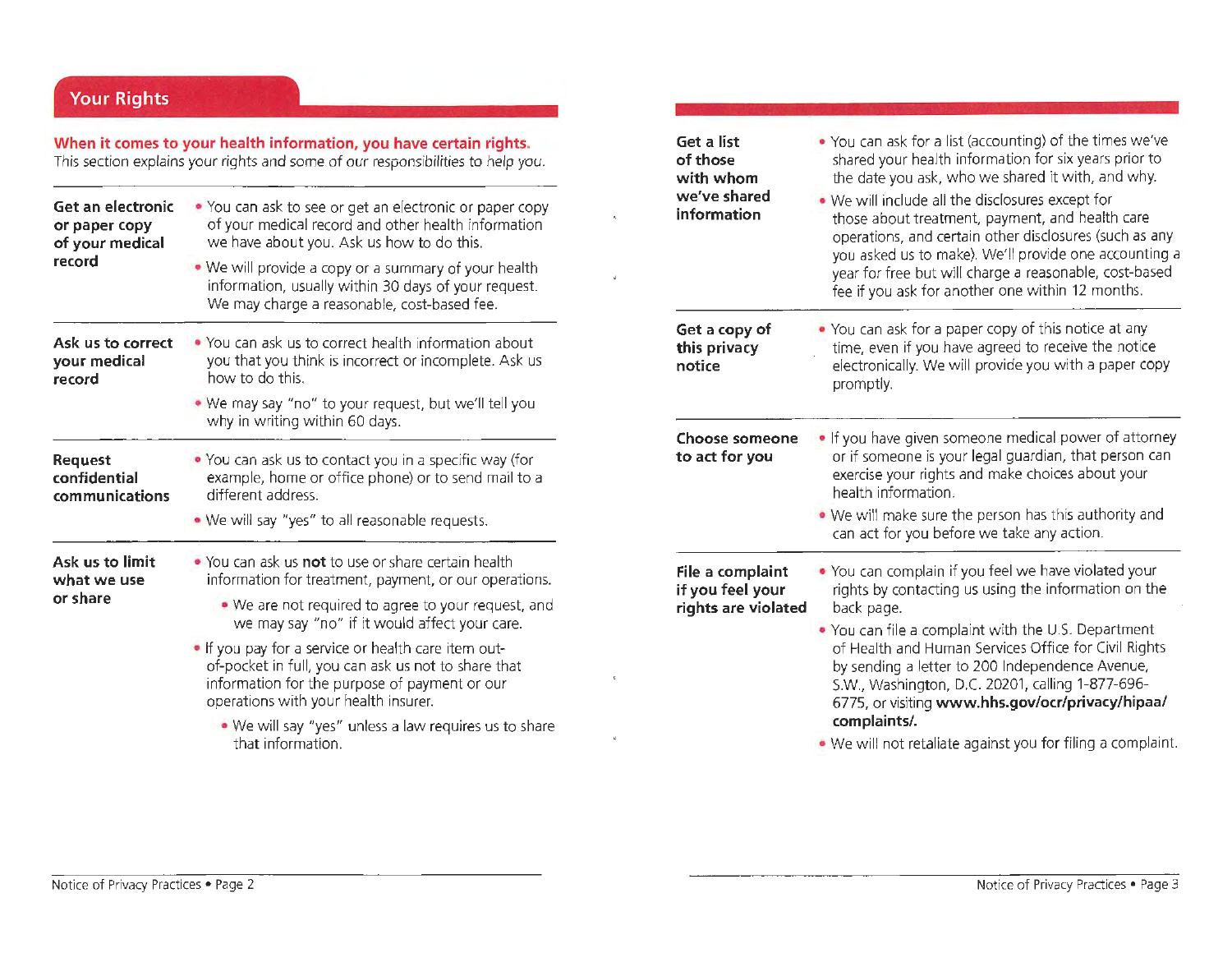# **Your Choices**

**For certain health information, you can tell us your choices about what we share.** If you have a clear preference for how we share your information in the situations described below, talk to us. Tell us what you want us to do, and we will follow your instructions.

| In these cases,<br>you have both the<br>right and choice to<br>tell us to:                        | • Share information with your family, close friends, or<br>others involved in your care                                                                                                                                                                                                              |  |
|---------------------------------------------------------------------------------------------------|------------------------------------------------------------------------------------------------------------------------------------------------------------------------------------------------------------------------------------------------------------------------------------------------------|--|
|                                                                                                   | • Share information in a disaster relief situation                                                                                                                                                                                                                                                   |  |
|                                                                                                   | • Include your information in a hospital directory                                                                                                                                                                                                                                                   |  |
|                                                                                                   | If you are not able to tell us your preference, for<br>example if you are unconscious, we may go ahead and<br>share your information if we believe it is in your best<br>interest. We may also share your information when<br>needed to lessen a serious and imminent threat to<br>health or safety. |  |
| In these cases we<br>never share your<br>information unless<br>you give us written<br>permission: | • Marketing purposes                                                                                                                                                                                                                                                                                 |  |
|                                                                                                   | • Sale of your information                                                                                                                                                                                                                                                                           |  |
|                                                                                                   | • Most sharing of psychotherapy notes                                                                                                                                                                                                                                                                |  |
| In the case of                                                                                    | • We may contact you for fundraising efforts, but you                                                                                                                                                                                                                                                |  |

**fund raising:** 

• We may contact you for fundraising efforts, but you can tell us not to contact you again .

# **Our Uses and Disclosures**

 $\mathfrak{r}$  .

#### **How do we typically use or share your health information?**

We typically use or share your health information in the following ways.

| <b>Treat you</b>                 | • We can use your health<br>information and share it<br>with other professionals<br>who are treating you.                          | <b>Example:</b> A doctor<br>treating you for an injury<br>asks another doctor<br>about your overall<br>health condition.  |
|----------------------------------|------------------------------------------------------------------------------------------------------------------------------------|---------------------------------------------------------------------------------------------------------------------------|
| Run our<br>organization          | • We can use and share<br>your health information to<br>run our practice, improve<br>your care, and contact<br>you when necessary. | <b>Example:</b> We use health<br>information about you to<br>manage your treatment<br>and services.                       |
| <b>Bill for your</b><br>services | • We can use and share<br>your health information<br>to bill and get payment<br>from health plans or<br>other entities.            | <b>Example:</b> We give<br>information about<br>you to your health<br>insurance plan so it will<br>pay for your services. |

continued on next page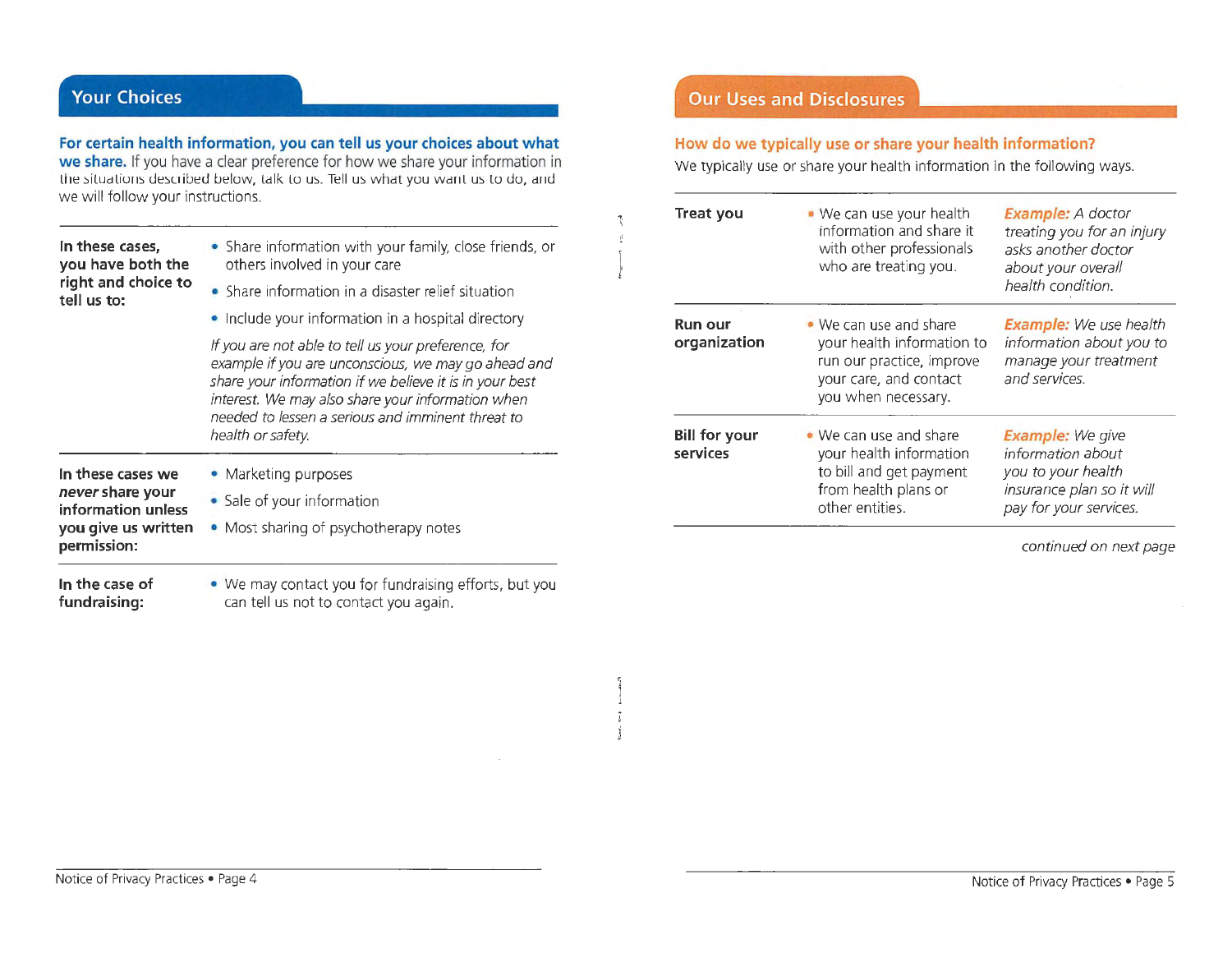#### **Our Uses and Disclosures**

#### **How else can we use or share your health information?**

We are allowed or required to share your information in other ways - usually in ways that contribute to the public good, such as public health and research. We have to meet many conditions in the law before we can share your information for these purposes. For more information see: **www.hhs.gov/ocr/privacy/hipaa/understanding/consumers/index.html.** 

| <b>Help with public</b><br>health and safety<br>issues     | • We can share health information about you for<br>certain situations such as:<br>• Preventing disease<br>• Helping with product recalls<br>• Reporting adverse reactions to medications<br>• Reporting suspected abuse, neglect, or<br>domestic violence<br>• Preventing or reducing a serious threat to<br>anyone's health or safety |  |
|------------------------------------------------------------|----------------------------------------------------------------------------------------------------------------------------------------------------------------------------------------------------------------------------------------------------------------------------------------------------------------------------------------|--|
| Do research                                                | • We can use or share your information for health<br>research.                                                                                                                                                                                                                                                                         |  |
| Comply with<br>the law                                     | • We will share information about you if state<br>or federal laws require it, including with the<br>Department of Health and Human Services if it<br>wants to see that we're complying with federal<br>privacy law.                                                                                                                    |  |
| <b>Respond to</b><br>organ and tissue<br>donation requests | • We can share health information about you with<br>organ procurement organizations.                                                                                                                                                                                                                                                   |  |

**Work with a medical examiner or funeral director Address workers' compensation, law enforcement, and other government requests Respond to lawsuits and legal actions**  • We can share health information with a coroner, medical examiner, or funeral director when an individual dies. • We can use or share health information about you: • For workers' compensation claims • For law enforcement purposes or with a law enforcement official • With health oversight agencies for activities authorized by law • For special government functions such as military, national security, and presidential protective services • We can share health information about you in response to a court or administrative order, or in response to a subpoena. **To opt out of Fundraising Communications, please contact: Fundraising Representative First Care Health Center PO Box** I **PARK RIVER, ND 58270**